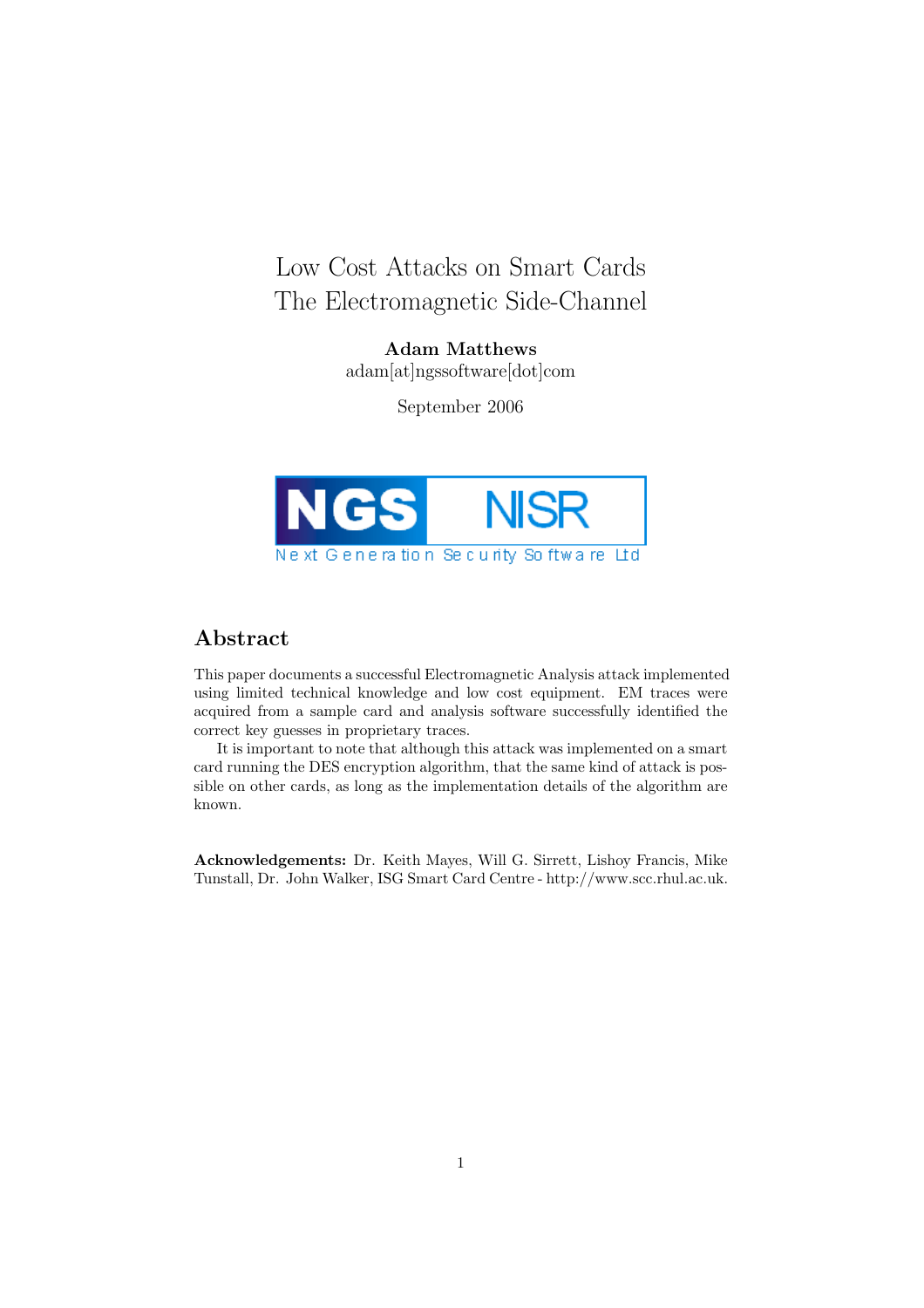# Contents

| 1              | Motivation                                                                                   | $\bf{2}$                |
|----------------|----------------------------------------------------------------------------------------------|-------------------------|
| $\mathbf{2}$   | <b>Attacks on Smart Cards</b>                                                                | 3                       |
|                | 2.1                                                                                          | 3                       |
|                | 2.2                                                                                          | 3                       |
|                | Environmental attacks $\dots \dots \dots \dots \dots \dots \dots \dots \dots \dots$<br>2.3   | 3                       |
|                | Side-channel attacks $\ldots \ldots \ldots \ldots \ldots \ldots \ldots \ldots \ldots$<br>2.4 | 3                       |
| 3              | Electromagnetic Analysis (EMA)                                                               | $\overline{\mathbf{4}}$ |
|                | 3.1                                                                                          | $\overline{4}$          |
|                | Advantages of the EM side-channel<br>3.1.1                                                   | $\bf 5$                 |
|                |                                                                                              | 5                       |
| $\overline{4}$ | Method                                                                                       | 8                       |
|                | 4.1                                                                                          | 8                       |
|                | 4.1.1                                                                                        | 8                       |
|                | 4.2                                                                                          | 8                       |
|                |                                                                                              | 8                       |
|                | Horizontal Probe Positioning<br>4.2.2                                                        | 8                       |
| 5              | Results                                                                                      | $\boldsymbol{\Omega}$   |
|                | $5.1\,$                                                                                      | 10                      |
|                |                                                                                              | 10                      |
| 6              | Conclusion                                                                                   | 12                      |
| 7              | Countermeasures                                                                              | 12                      |
| 8              | About                                                                                        | 13                      |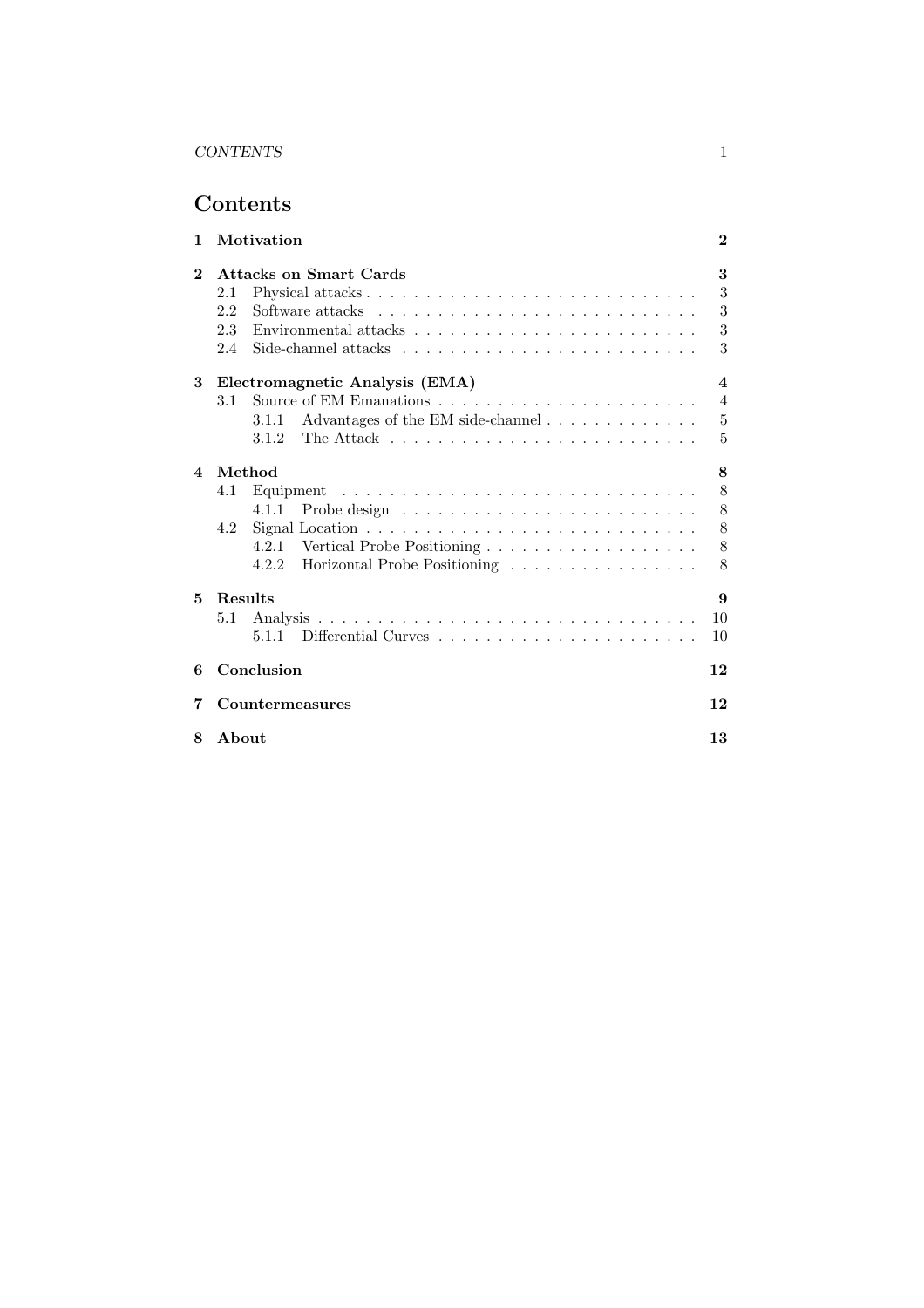# 1 Motivation

When designing a system it is very attractive to base its security around smart cards. They are relatively cheap to produce, small and easily distributed, and are already in wide use. In the event of a security compromise, replacing a smart card is far easier than replacing a set-top box, or a mobile phone handset. When implementing physical crypto-systems, algorithmic complexity is not the only security issue to be taken into consideration. Smart cards are often regarded as tamper-proof devices, where secrets can be physically protected. It should not be forgotten that physical systems have their own vulnerabilities, and that smart cards are not tamper-proof, merely tamper-resistant.

Since Kocher et al. introduced Timing Attacks[1] in 1996, and Differential Power Analysis (DPA)[2] in 1997, it is well know that careless implementation can leak information about the key through the execution time, and power consumption of the card. A more sophisticated attack, Electromagnetic Analysis (EMA) has since been introduced, and can be used to mount an attack when countermeasures prevent the use of the timing or power side-channels, for example when the power supply is filtered.

Large and experienced organisations such as mobile telecommunications providers and satellite television distributors are aware of the cost to their business of security compromises and have taken appropriate measures to prevent them. Emerging industries, due to a lack of experience and technical knowledge or time pressures, may neglect to consider the threat of physical attacks on smart cards, perhaps assuming that they are too expensive, or technically complex.

This paper demonstrates to emerging industries the threat of physical attacks by showing an Electromagnetic Analysis attack on a smart card running a commonly used encryption algorithm, the Data Encryption Standard (DES). The attack was mounted using limited resources, and limited technical knowledge. This paper shows that EM emanations radiating from a smart card chip can be measured using a hand made probe and second hand oscilloscope, and that the cryptographic key can be recovered by differential analysis of these emanations.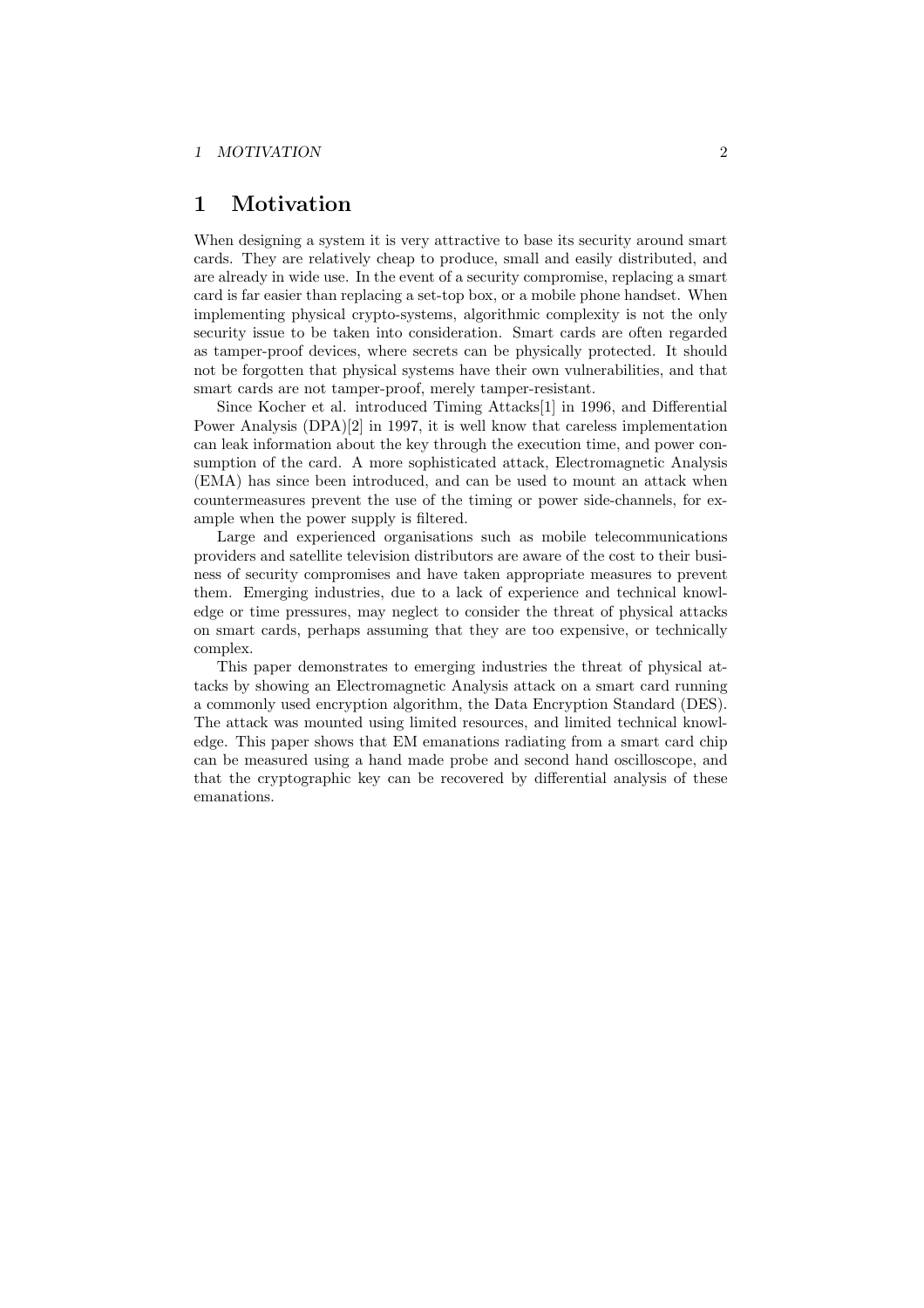# 2 Attacks on Smart Cards

There are four main classes of attack on smart cards:

- Physical
- Software
- Environmental
- Side-channel

### 2.1 Physical attacks

Physical attacks are usually invasive, for example rewiring a circuit on the chip. This often involves adding tracks to the chip in order to restore circuitry used in the production process to test the chip before it has been finalized. Once these circuits have been restored, the attack will have access to new functionality, such as being able to dump the contents of the chip's memory. Alternatively, tracks on the chip may be cut, in order to damage circuitry, and interfere with random number generation, which will make it easier to break encryption. Another possibility is to insert probe pins into the chip to monitor data on the chip's buses.

In general, physical attacks are time consuming and destructive. It is likely that a large number of sample chips will be destroyed before an attack is successful. In order to modify the circuitry on a chip, special equipment such as Focused Ion Beam (FIB), and probe stations are required, which are only available to very wealthy attackers.

#### 2.2 Software attacks

Software attacks on smart cards exploit implementation vulnerabilities in the card through its own communication interface. This kind of attack includes exploiting buffer overflows and using trojan horse programs to deliberately inject malicious code into the card.

#### 2.3 Environmental attacks

Environmental attacks involve altering the physical environment around the card, such as temperature, UV radiation, light, or x-ray, in order to induce faults. Inducing faults and causing the chip to behave abnormally can sometimes allow an attacker to bypass security measures, or gain extra information from the behavior of the card which may infer secrets.

### 2.4 Side-channel attacks

Side-channel attacks exploit information leaked by the physical characteristics of the card during execution of the algorithm. This extra information can be used to infer secrets, and can come in the form of timing, power, or radiation.

A timing attack is based on the principle that the time it takes for the card to execute the cryptographic algorithm depends on the value of the secret data. By measuring and analysing small differences in processing time, an attacker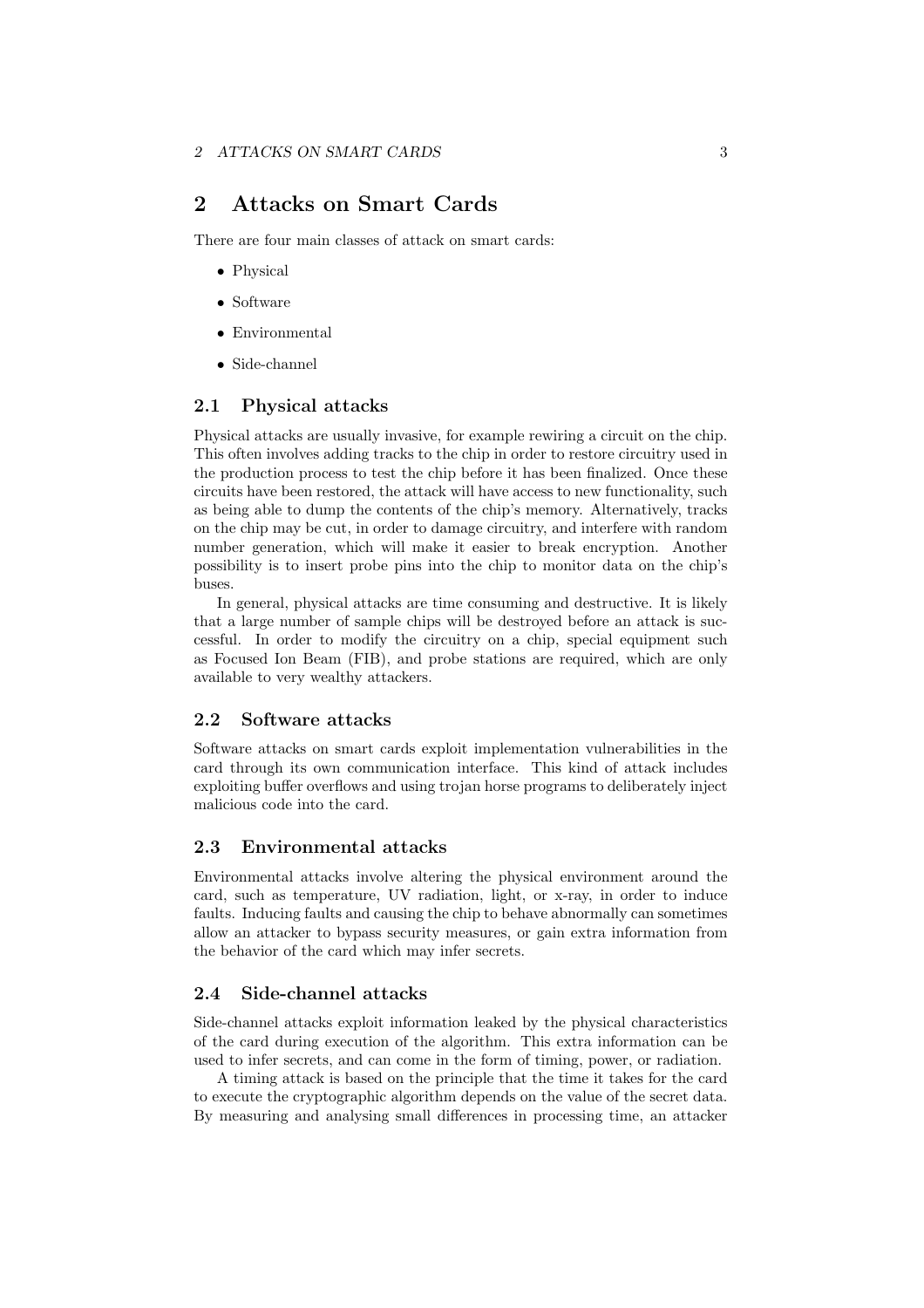can infer secret data. Timing attacks can be very effective against carelessly implemented algorithms.

Power analysis attacks use information leaked by a card's power consumption. Simple Power Analysis (SPA) attacks rely on detailed knowledge of the cryptographic algorithm being implemented, and visual inspection of the power consumption curve, to extract the cryptographic key. Differential Power Analysis (DPA) is a more powerful attack based on SPA, it adds the power of statistical techniques to separate signal from noise, and requires less detailed knowledge of the implementation of the cryptographic algorithm on the card.

Electromagnetic Analysis (EMA) attacks are very similar to DPA, but they exploit the information leaked in the electromagnetic emanations from the card while it is running. The details of the EMA attack and its advantages over other side-channel attacks are discussed in the next section.

# 3 Electromagnetic Analysis (EMA)

### 3.1 Source of EM Emanations

Side-channel leakage is caused due to the electrical characteristics of the technology used in construction of the smart card. Most modern chips are built using Complementary Metal Oxide Semiconductor (CMOS) technology.



Figure 1: A CMOS inverter

Figure 1 shows a CMOS logic inverter, which forms the basis of all digital CMOS logic. The inverter can be looked upon as a push-pull switch: input at grounded level cuts off the top transistor, producing a high output. A high input does the opposite, pulling output to grounded level.

When a bit is flipped from 0 to 1 or vice-versa, the device's  $n$  and  $p$  transistors are on for a short period of time. This results in a short current pulse from  $V_{dd}$  to  $V_{ss}$ . The more circuits change their state, the more power is dissipated. This explains why information leaks when data flips, and why the power curve correlates to the transitions Hamming distance.

This current pulse causes variation in the EM field surrounding the chip, which can be measured by an inductive probe.<sup>[3]</sup>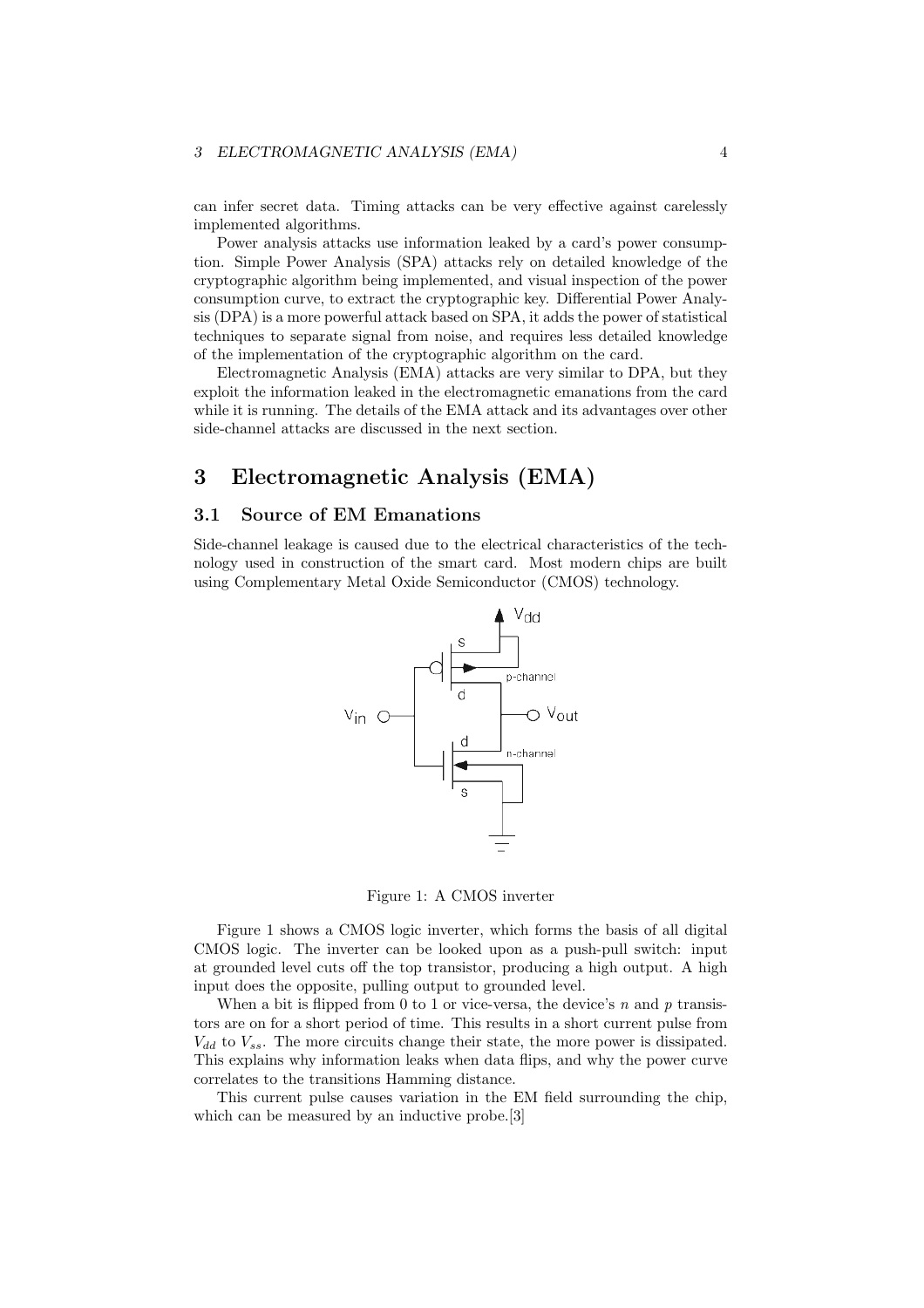#### 3.1.1 Advantages of the EM side-channel

The EM side-channel, although experimentally more complicated, has several advantages over other side-channel attacks. Despite being more noisy, the measurements have a higher signal to noise ratio than those collected from the power side-channel, and therefore give better differential curves.[3, 4] making the correct key guess easier to identify, and requiring fewer samples.

Another advantage is that EMA does not suffer from the problem of 'false alarms'. In a DPA attack it is expected that the differential curve with the highest peaks will represent the correct subkey guess, however, experimentally this is not always the case; large peaks can sometimes be observed for incorrect guesses. This 'false alarm' problem can be attributed to the fact the power consumption relates to the power consumption of all the components of the chip, and not just those processing the algorithm, it may be due to the way the algorithm is implemented in code. EMA is less prone to these 'false alarms' since the data collected is better correlated to the processing of secret information, as it is possible to isolate the various components of the chip for individual analysis.

EMA can also bypass countermeasures that protect against DPA attacks, such as current smoothers, shields, and randomized logic.

#### 3.1.2 The Attack

Following[2, 5]

There are several requirements that must be first met in order to carry out a successful EMA attack. The attacker must be able to take precise EM measurements, they must have detailed knowledge of the algorithm being computed, and they must also have knowledge of the plain-text corresponding to each encryption operation captured.

The first step is to capture EM measurements of the first round of N DES encryption operations, and represent the data as an array  $S_{ii}$ . The corresponding plain-texts are also collected and are represented as an array  $P_i$ . Optionally, the cipher-texts may be collected, and represented as array  $C_i$ . The EM signal  $S_{ij}$  is a sampled version of the EM emanations from the target area of the chip during the first round of DES execution. The  $i$  index corresponds to the plaintext  $P_i$  that produced the signal and the j index corresponds to the time of the sample.

Next, a selection function  $D(\cdot, \cdot, \cdot)$  is chosen:

$$
S_0 = \{ S_{ij} | D(\cdot, \cdot, \cdot) = 0 \}
$$
  

$$
S_1 = \{ S_{ij} | D(\cdot, \cdot, \cdot) = 1 \}
$$

Then an average power trace is constructed from each set:

$$
A_0[j] = \frac{1}{|S_0|} \sum_{S_{ij} \in S_0} S_{ij}
$$

$$
A_1[j] = \frac{1}{|S_1|} \sum_{S_{ij} \in S_1} S_{ij}
$$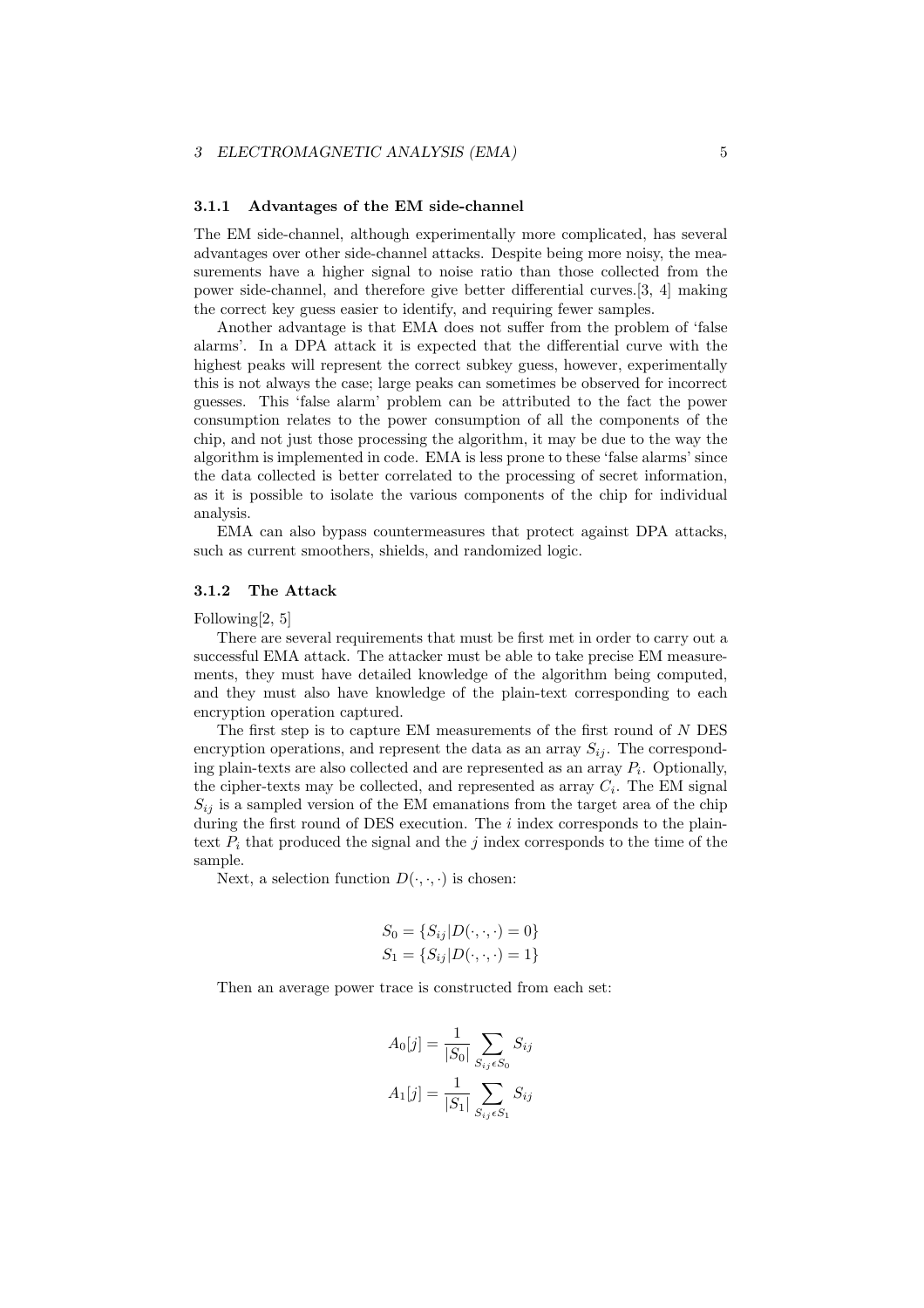where  $|S_0| + |S_1| = N$ . The EMA bias signal is obtained by calculating the differential trace:

$$
T[j] = A_0[j] - A_1[j]
$$

The selection function  $D$  will result in an EMA bias signal that can be used to verify the correct key guess:

$$
D(P_1, P_6, K_1) = P_1 \oplus SBOX_1(P_6 \oplus K_1)
$$

where

 $P_1$  = the 1 bit of plain-text input that is XOR'ed with bit 1 of S-Box 1.  $P_6$  = the 6 bits of plain-text that are XOR'ed with subkey  $K_1$ .  $K_1 = 6$  bits of the 1st round subkey feeding into S-box 1.

The selection function  $D$  is chosen because at some point during the DES implementation, the software must calculate the value of this bit. When this calculation occurs, or whenever this bit is manipulated, there will be a slight difference in the amount of power dissipated by the chip, depending on whether this bit is a zero or a one. If this difference is  $\varepsilon$ , and the instructions manipulating the  $D$  bit occur at times  $j^*$ , the following expected difference in power equation results:

$$
E\left[S_{ij}|D(\cdot,\cdot,\cdot)=0\right]-E\left[S_{ij}|D(\cdot,\cdot,\cdot)=1\right]=\varepsilon
$$
 for  $j=j^*$ 

When j is not equal to  $j^*$ , the smart card is manipulating bits other than the selection bit  $D$ , and the power consumption is independent of  $D$ :

$$
E\left[S_{ij}\right](D(\cdot,\cdot,\cdot)=0)\right]-E\left[S_{ij}\right]D(\cdot,\cdot,\cdot)=1]
$$

$$
=E\left[S_{ij}\right]-E\left[S_{ij}\right]=0
$$
for  $j \neq j^*$ 

As the number  $N$  of  $P$  inputs increases, the differential trace converges to the expectation equation:

$$
\lim_{N \to \infty} T[j] = E[S_{ij}|(D(\cdot, \cdot, \cdot) = 0)]
$$

$$
-E[S_{ij}|(D(\cdot, \cdot, \cdot) = 1)]
$$

$$
= E[S_{ij}] - E[S_{ij}] = 0
$$

$$
\forall j
$$

Therefore, if enough P samples are used,  $T[j]$  will show EM biases of  $\varepsilon$  at times  $j^*$ , and will converge to zero at all other times. Due to small statistical biases in the outputs of the S-boxes,  $T[j]$  will not always converge to zero in practice, however the largest biases will occur at times  $j^*$ .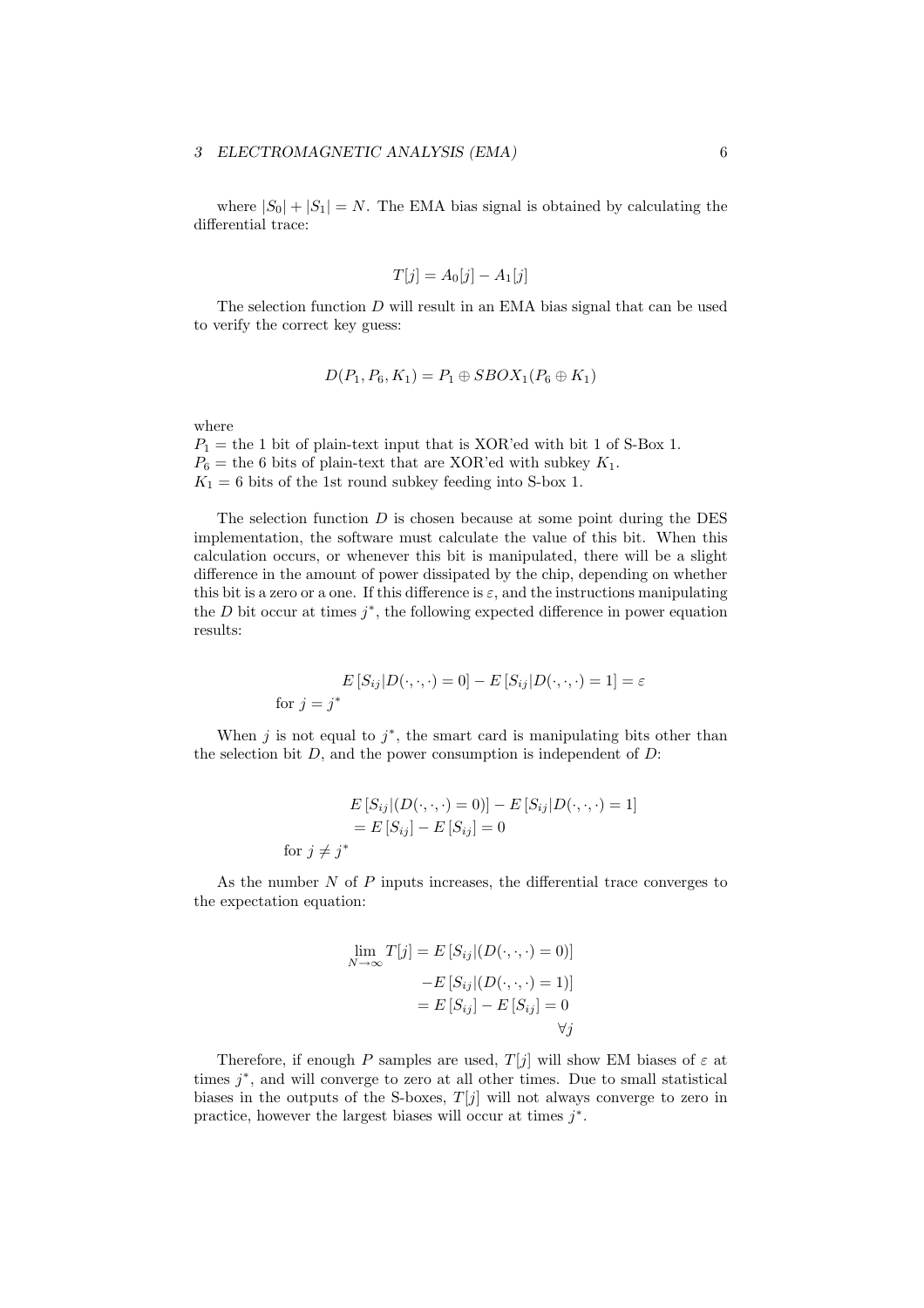#### 3 ELECTROMAGNETIC ANALYSIS (EMA) 7

One of the inputs to the selection function  $D$  was  $K_1$ . These bits are not available to the attacker, so all  $2^6$  possible subkey bits must be guessed. For each guess, a new partition is created for the power signatures, and a new differential trace  $T[j]$  is calculated. The trace for the correct guess will show biases wherever the selection bit was manipulated. If the wrong guess was made, then the differential trace will show no biases. With this approach the attacker can determine the six subkey inputs to S-box 1 in the first round of DES. By repeating these steps he can find the seven other S-box inputs, which gives him the entire round one subkey. This gives 48 bits of the secret key, and the remaining 8 bits can be found by brute force. Using the extra information leaked by the EM side-channel, and breaking the encryption algorithm in this way takes far less time than a brute force attack on the entire 56-bit key.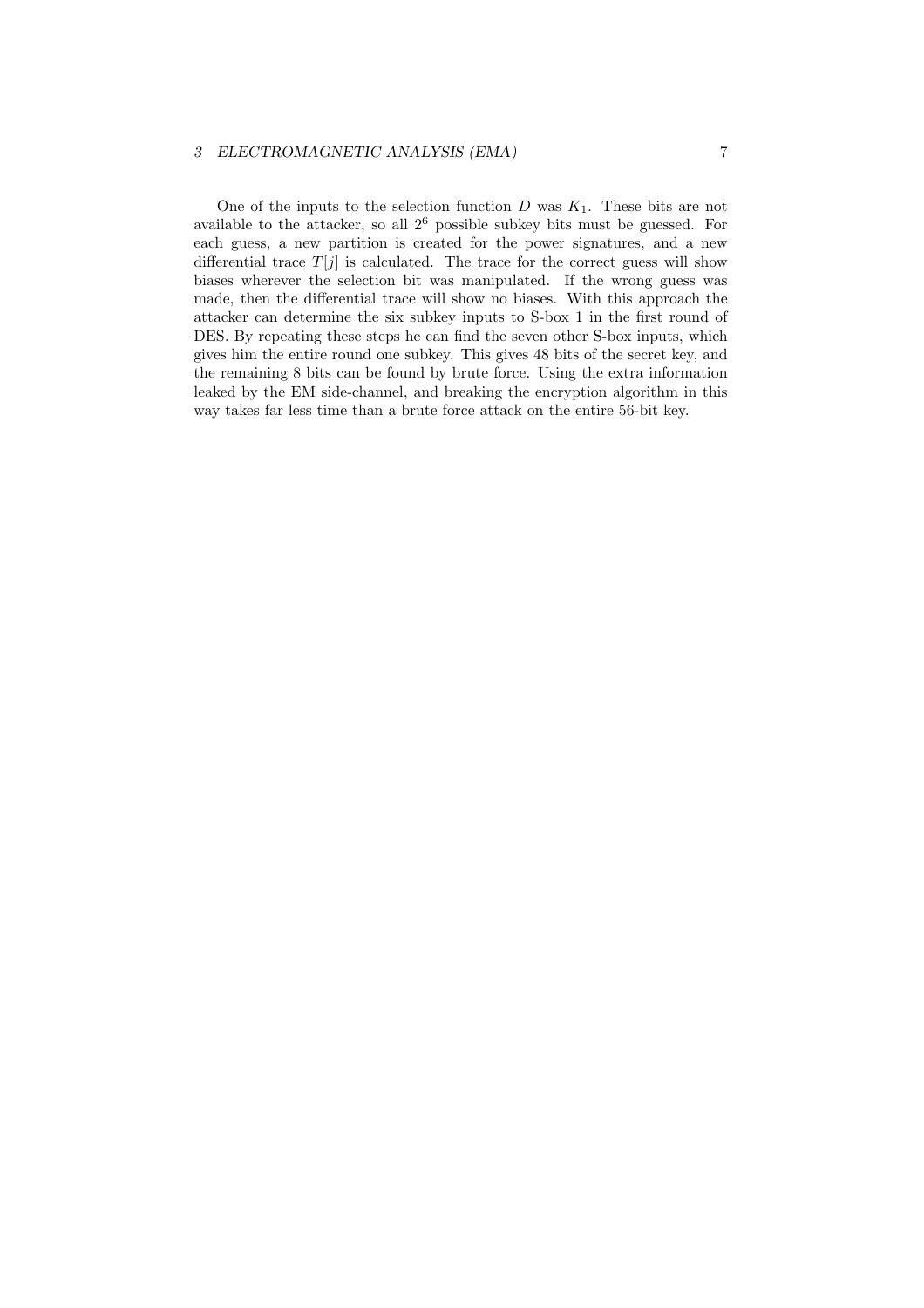# 4 Method

### 4.1 Equipment

The attack was carried out using inexpensive equipment. This included an oscilloscope capable of 2GS/s, amplifier, personal computer, hand made probe coils, and a decapsulated DES smartcard.

#### 4.1.1 Probe design

The layout of standard smart card chips consists of blocks of a few hundred microns. In order to isolate the different components, such as the CPU, RAM, and EEPROM, and collect traces for analysis, the probe must be very small.

Although similar experiments have been successfully carried out using hard disk heads, small metal plates[6], and various other types of probe, a hand made coil, was chosen for these experiments. A coil should give superior EM traces.[3]

#### 4.2 Signal Location

#### 4.2.1 Vertical Probe Positioning

If we approximate the source as a long linear wire, then according to the Biot-Savart law B the magnitude of the field is inversely proportional to the distance r between the wire and the probe:

$$
B=\frac{\mu_0 I}{2\pi r}
$$

This means that the probe's coil must be placed as close as possible to the chip in order to get the best EM traces.

The standard thickness of a smart card is 800 microns, which means that placing the probe on the back of the card leaves it up to 500 microns away from the source of the emanations. In order to capture the strongest possible signals, the chip was decapsulated, and the probe's coil was lowered onto the surface of the chip. Decapsulation of the chip also allowed the structure of the chip to be viewed under a microscope, which allowed the various blocks of the chip to be identified, and isolated for analysis.[3].

#### 4.2.2 Horizontal Probe Positioning

In order to extract the secret key, the signals captured must be data dependant. This means that the probe must be positioned near an area of the chip that leaks EM radiation while the algorithm is running. It is expected that the most data dependent signals will be emanating from the CPU as this is where the execution of the algorithm is taking place. I believe that signals from the RAM of the chip may have some relevance to the crytographic key, as data is read to and written from RAM during the execution of the DES encryption algorithm. I believe that traces from the vicinity of the EEPROM and ROM will not yield any information relating to the cryptographic key.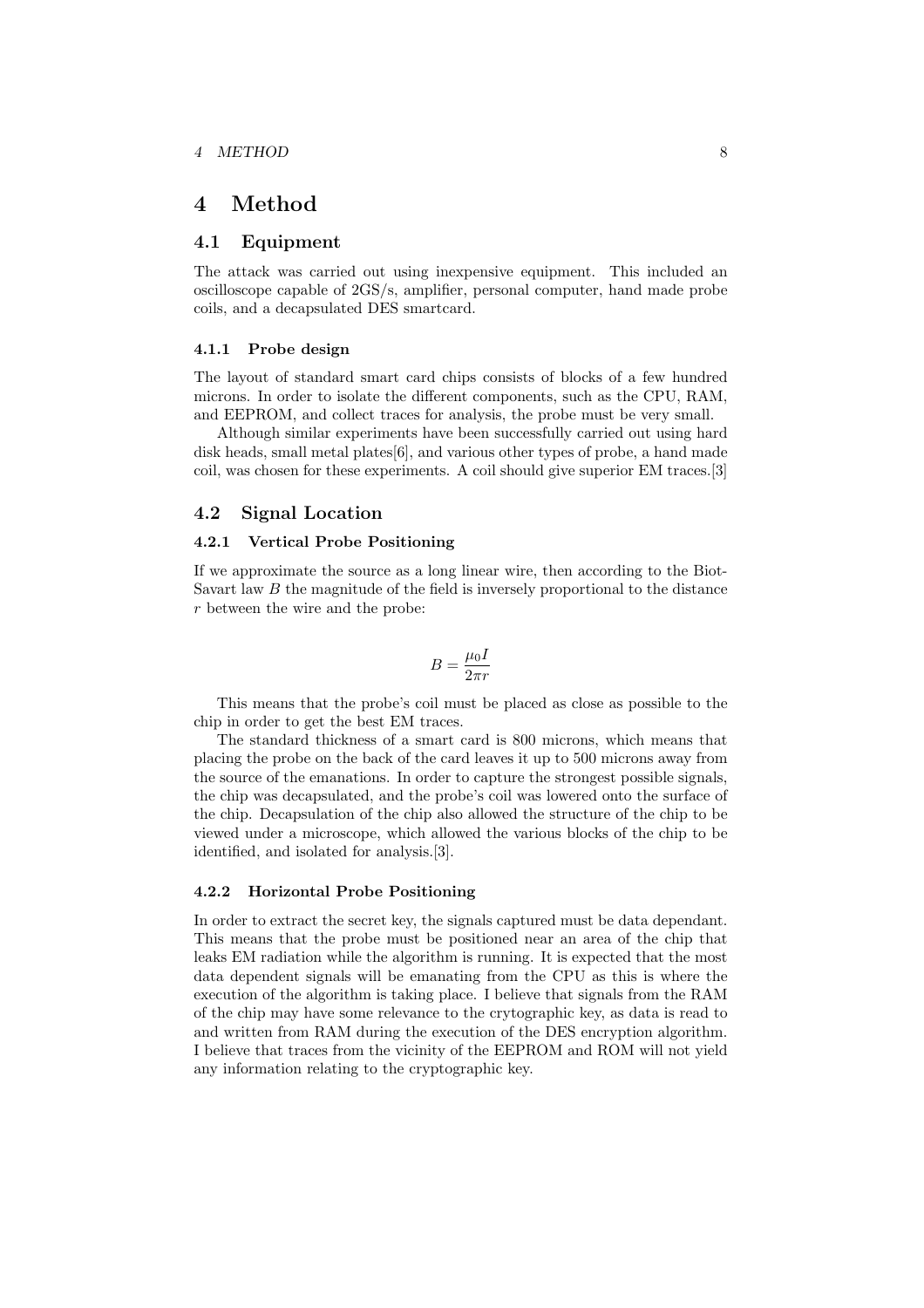# 5 Results

# Signal Location



Figure 2: Power consumption during DES 16 rounds

The power trace shown in Figure 2 shows 16 distinct peaks, which correspond to the 16 rounds of DES.

In order to position the probe to capture a data dependent EM trace it was very useful to identify the different components of the chip. Figure 3 shows the surface of the chip as seen under the computer microscope. Since the chip has been decapsulated, it is possible to identify the various components, and avoid scanning the surface of the chip manually.



Figure 3: The surface of the chip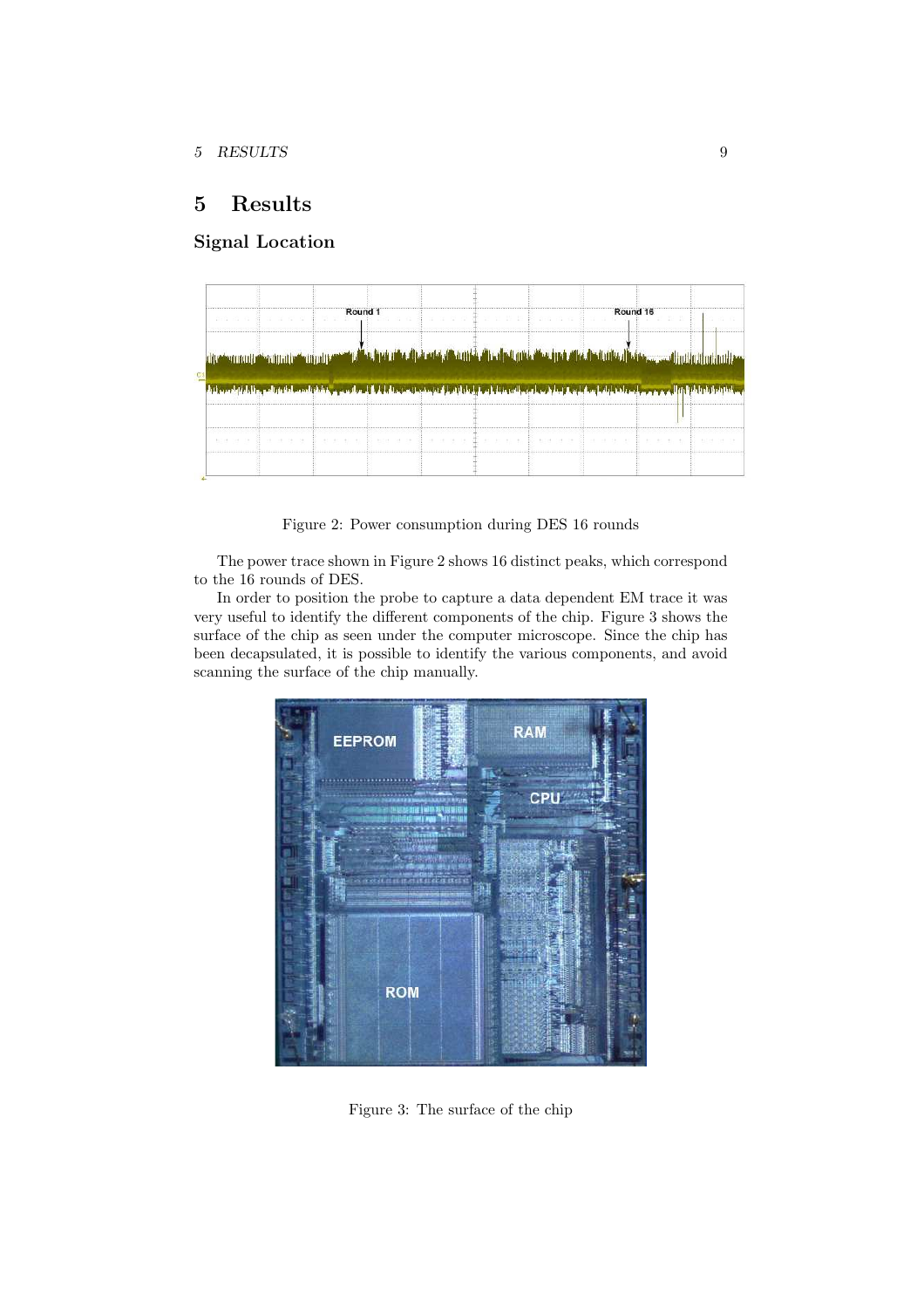

Figure 4: EM emanations from CPU during DES first round

Figure 4 shows EM emanations in the upper trace with power in the lower trace for comparison. The CPU gives a lot of signal, as this is where the DES execution takes place.

### 5.1 Analysis

A sample of 1000 traces were collected, and analysed.

#### 5.1.1 Differential Curves

Figure 5 shows the differential curve calculated by the analysis software for an incorrect guess of the 6-bit S-Box input.



Figure 5: Differential curve for incorrect guess

Figure 6 shows the differential curve for the correct guess of the 6-bit S-box input.

It can be clearly seen that the differential curve for the correct guess has much higher peaks than the curve for the incorrect guess. Similar traces were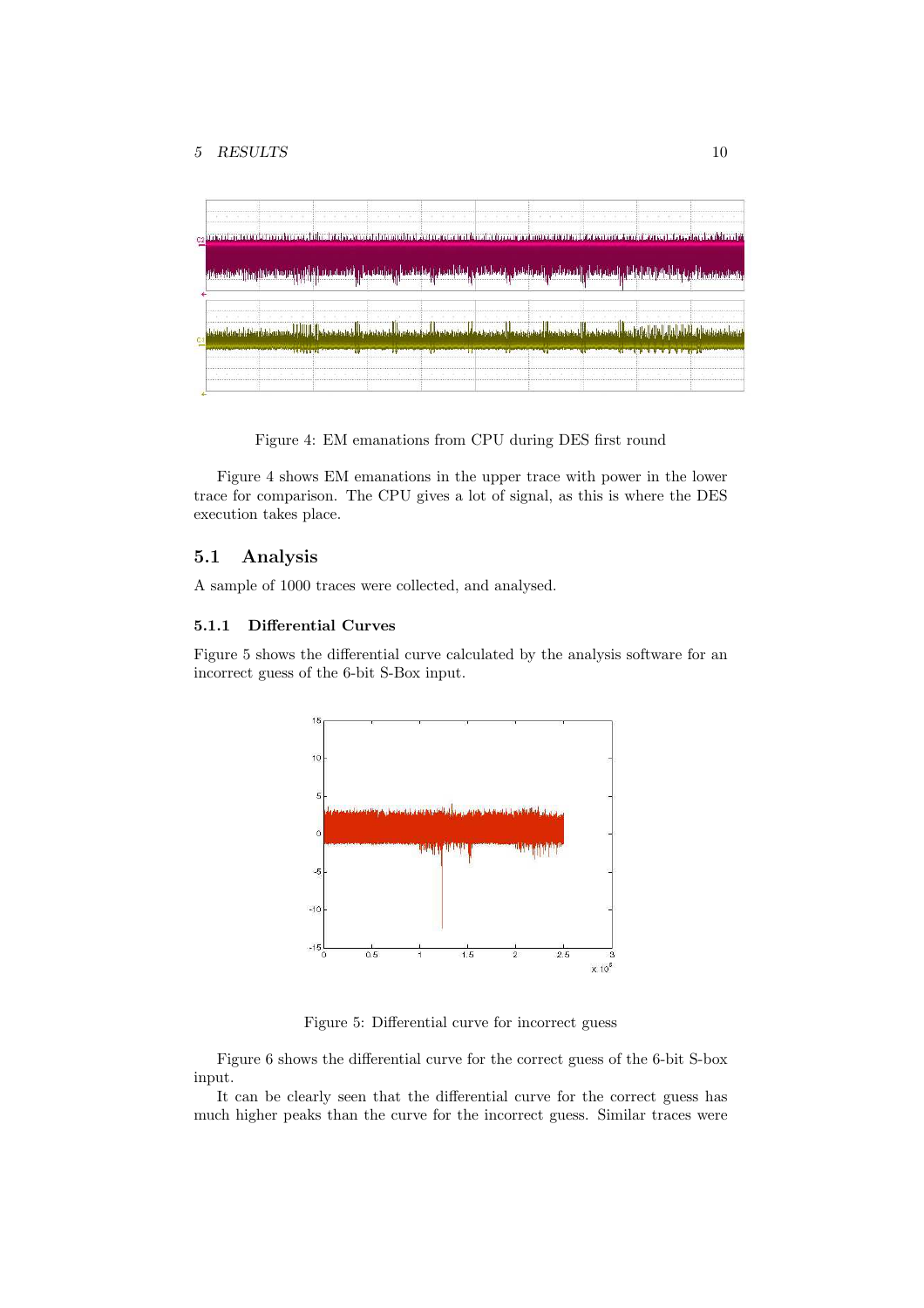

Figure 6: Differential curve for correct guess

calculated for the remaining seven S-boxes, and the correct 6-bit input guesses were identified.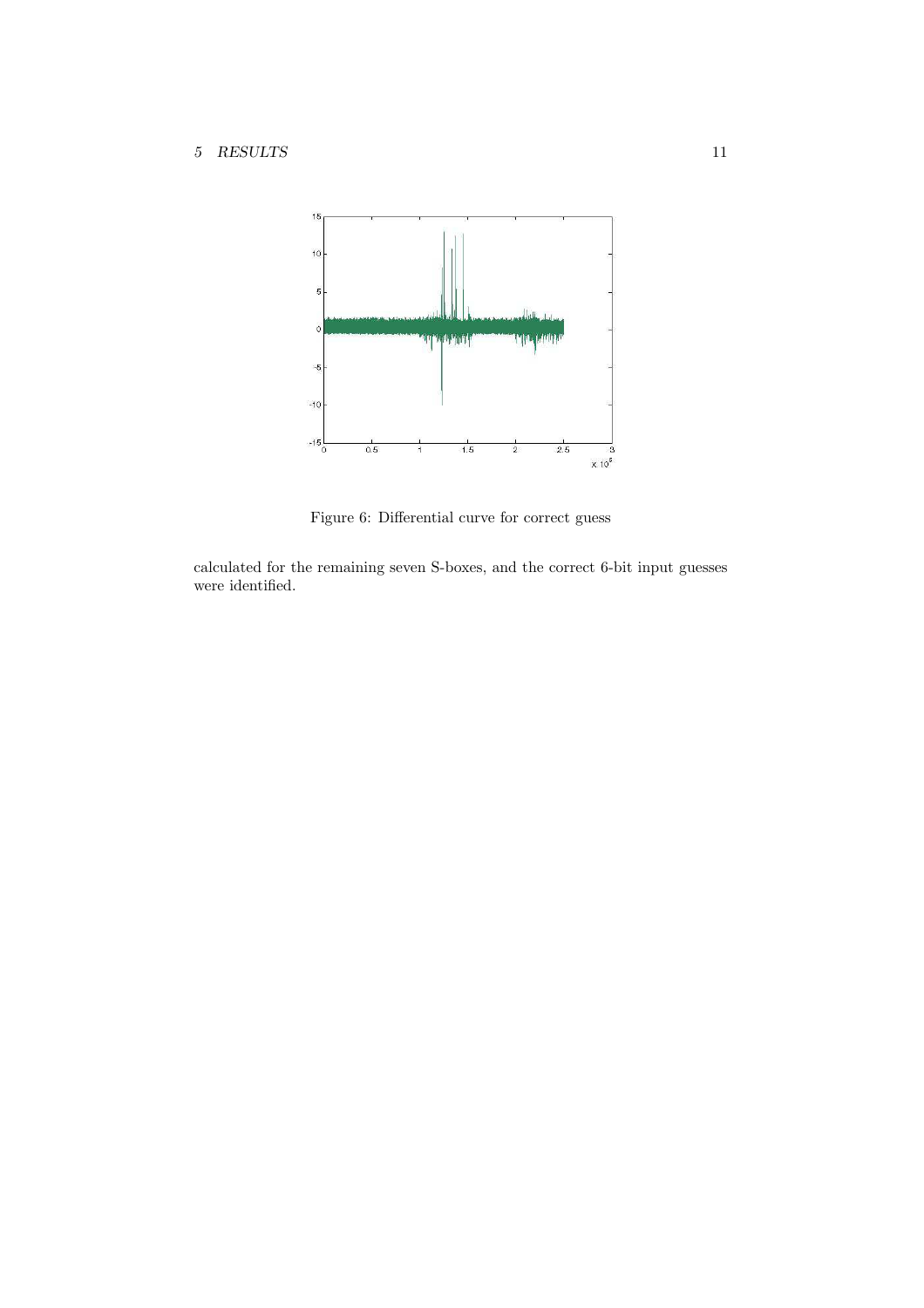# 6 Conclusion

This paper demonstrates that it is possible to perform an Electromagnetic Analysis attack using limited technical knowledge, and inexpensive equipment. EM traces were successfully acquired from the sample card, and the analysis software successfully identified the correct key guesses in proprietary traces.

It is important to note that although this attack was implemented on a smart card running the DES encryption algorithm, that the same kind of attack is possible on other cards as long as the implementation details of the algorithm are known.

Although this paper demonstrates an EMA attack on a decapsulated card, it is possible to perform the same kind of attack on a fully packaged smart card when using an alternative probe design[6]. Also, for industrially equipped attackers it may be possible to repackage the chip after the attack has been performed, and return it to its rightful owner without any evidence of the attack having been performed.

# 7 Countermeasures

With careful design and implementation, it is possible to incorporate countermeasures that defend against side-channel attacks such as EMA. Some of these countermeasures will now be outlined.

Hardware countermeasures to protect chips against EM attack include adding a metal layer to the chip, to contain the radiation, and placing an active grid on top of the chip to introduce more noise into the EM field, blurring the emanations. Radiation can also be reduced by shrinking the technology, and using smaller transistors in the construction of the chip.[3] All of these measures will reduce the leakage of useful information via the EM side-channel, which will greatly increase the amount of samples needed to perform a successful attack, possibly making the attack infeasible. An attacker with infinite samples however would still be able to perform an EMA attack on the reduced signal. It is also possible that in the future, alternatives to semiconductor technology will be developed that do not leak information, and semiconductors will no longer be used. Adding photosensitive circuitry to the chip, so that it will cease to function when exposed to light, would complicate the decapsulation process, as well as the acquisition phase.

Since EMA requires the attacker to know the time at which a certain bit is manipulated, inserting random time delays in the execution of the algorithm would help prevent against the attack. An even more effective measure would be to introduce random clock-cycles, which would mean the EM traces were not synchronized, and calculating average and differential traces would be far more difficult.[7]

Other measures such as nonlinear key updates can help prevent attackers from being able to correlate power traces with encryption operations. Also key use counters can be used to prevent attackers collecting the large samples necessary in order to perform the attack.[2]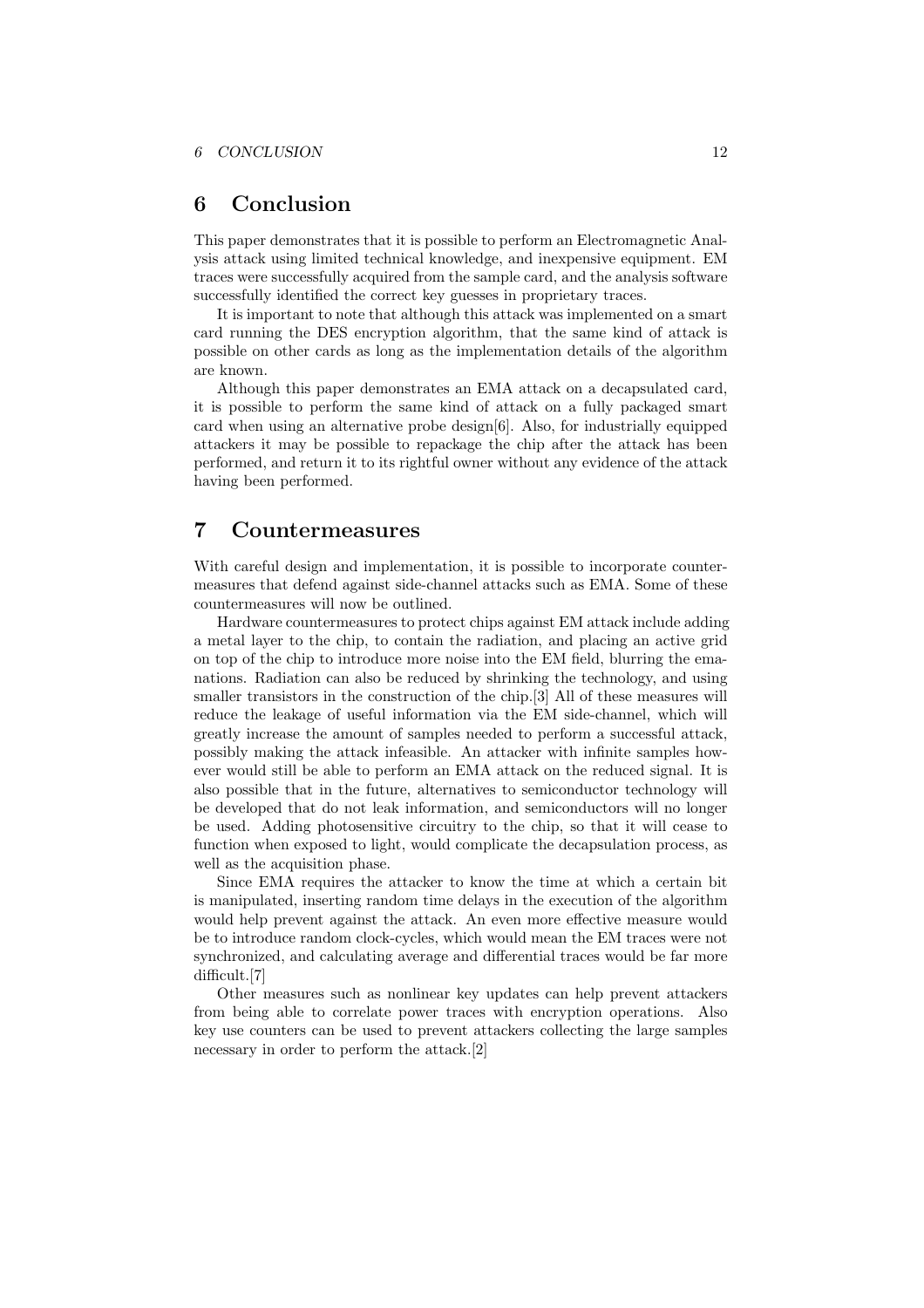# 8 About

### About NGSSoftware

NGSSoftware is the trusted supplier of specialist security software and hi-tech consulting services to large enterprise environments and governments throughout the world. Voted "best in the world" for vulnerability research and discovery in 2003, the company focuses its energies on advanced security solutions to combat today's threats. In this capacity NGSSoftware act as adviser on vulnerability issues to the National Infrastructure Security Co-ordination Centre (NISCC). NGSSoftware maintains the largest penetration testing and security cleared CHECK team in EMEA. Founded in 2001, NGSSoftware is headquartered in Sutton, Surrey, with research offices in Scotland, and works with clients on a truly international level.

### About NGSSoftware Insight Security Research (NISR)

The NGSSoftware Insight Security Research team are actively researching and helping to fix security flaws in popular off-the-shelf products. As the world leaders in vulnerability discovery, NISR release more security advisories than any other commercial security research group in the world.

 $Copyright \odot August \, 2006, \, Adam \, Matthews. \, All \, rights \, reserved \, worldwide. \, Other$ marks and trade names are the property of their respective owners, as indicated. All marks are used in an editorial context without intent of infringement.